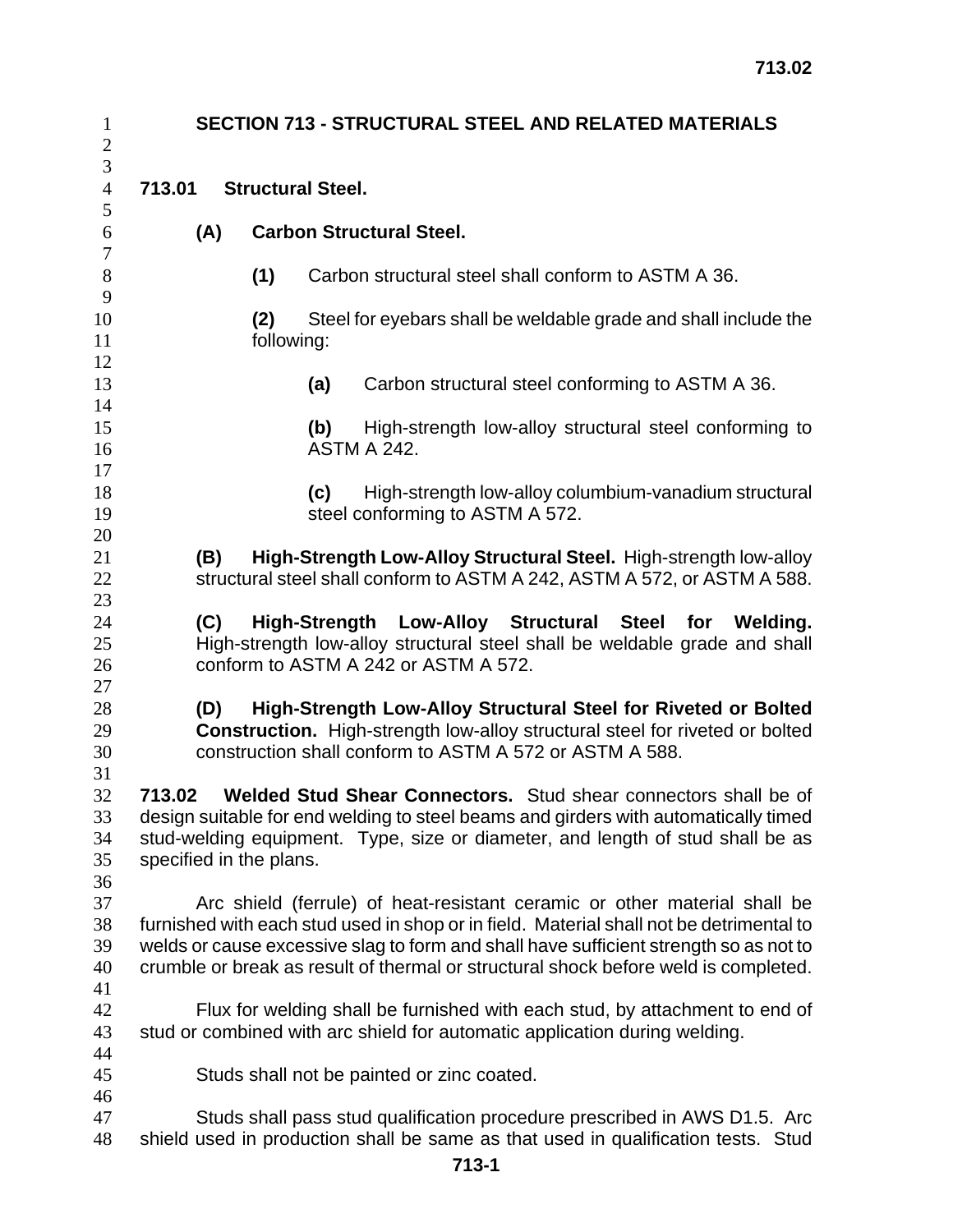qualification shall be accomplished before use and shall be provided at no increase in contract price or contract time.

Shear connector studs shall conform to AASHTO M 169, Grades 1015, 1018, or 1020. If flux-retaining caps are used, steel for caps shall be low-carbon grade suitable for welding conforming to ASTM A 109.

Tensile properties established by tests of bar stock after drawing or tests of finished studs shall conform to Table 713.02-1 - Tensile Properties.

| <b>TABLE 713.02-1 TENSILE PROPERTIES</b>                  |        |  |  |  |
|-----------------------------------------------------------|--------|--|--|--|
| Tensile Strength, psi (minimum)                           | 60,000 |  |  |  |
| Yield Strength <sup>1</sup> , psi (minimum)               | 50,000 |  |  |  |
| Elongation, percent in 2 inches (minimum)                 | 20     |  |  |  |
| Reduction of Area, percent (minimum)                      | 50     |  |  |  |
| <sup>1</sup> As established by 0.2 percent offset method. |        |  |  |  |

Tensile properties shall be determined in accordance with ASTM A 370. Tensile tests of finished studs shall be done on studs welded into test plates using test fixture specified in Article 11.3.3.2 of AASHTO *LRFD Bridge Construction Specifications*. If fracture occurs outside of middle half of gage length, test shall be repeated.

Finished studs shall be of uniform quality and condition, free of laps, fins, seams, cracks, twists, bends, and other injurious defect. Finish shall be produced by cold drawing, cold rolling, or machining.

Manufacturer shall certify that studs delivered to the project meet requirements of this subsection. Certified copies of in-plant quality control test reports shall be submitted upon request. 

- The Engineer reserves the right to test studs of each type and size for conformance to requirements of this subsection.
- Before installation of studs, the Contractor shall submit the following:
- **(A)** Name of manufacturer.
- **(B)** Detailed description of stud and arc shield.
-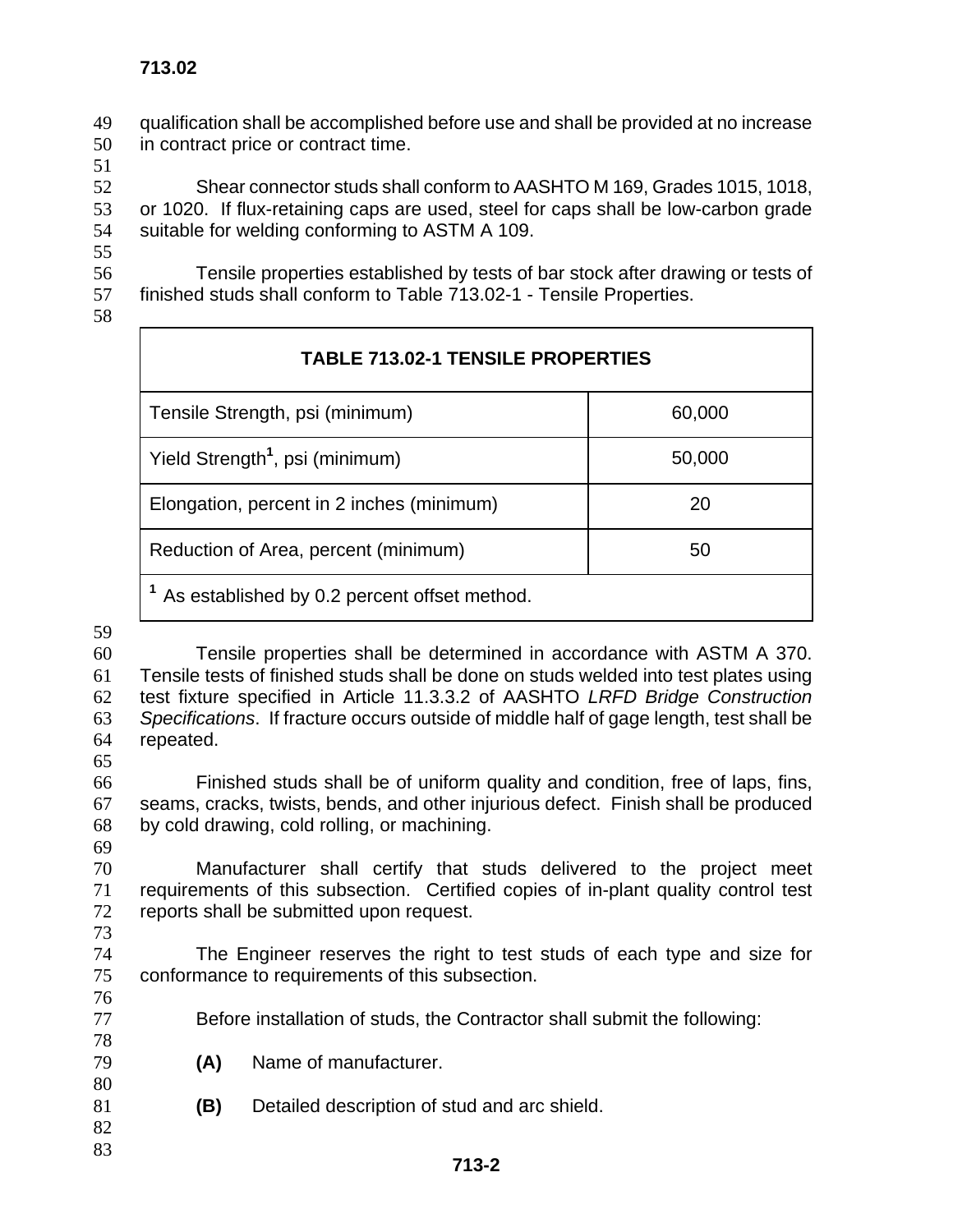**(C)** Certification from manufacturer that stud meets qualification requirements in accordance with Article 11.3.3.4 of AASHTO *LRFD Bridge Construction Specifications*.

- **(D)** Notarized copy of qualification test report certified by testing 88 laboratory.
- After welding, studs shall be free of defect and substance that will inhibit function as shear connectors.
- 

**713.03 (Unassigned).**

**713.04 (Unassigned).**

**713.05 Pins and Rollers.** Pins and rollers shall be turned accurately to dimensions indicated in the contract documents. Pins and rollers shall be straight, smooth, and free of flaws.

Pins and rollers more than 9 inches in diameter shall be forged and heat-treated in accordance with Article 11.4.9 of AASHTO *LRFD Bridge Construction Specifications*. Pins and rollers 9 inches or less in diameter may be forged and heat treated, or fabricated from cold-finished carbon-steel shafting.

Pins larger than 9 inches in diameter shall be bored with a hole 2 inches or more in diameter for full length of pin along its axis. Hole shall not be bored until pin has been allowed to cool after forging to temperature below critical range under suitable conditions.

- **713.06 (Unassigned)**
- **713.07 Steel Forgings and Steel Shafting.**
- **(A) Carbon Steel Forgings.** Carbon steel forgings shall conform to AASHTO M 102, Class C.
- **(B) Cold-Finished Carbon Steel Shafting.** Cold-finished carbon steel shafting shall conform to AASHTO M 169, Grades 1016 to 1030.
- **713.08 Steel Castings.**
- **(A) Carbon Steel Castings.** Carbon steel castings shall conform to AASHTO M 103, Grade 65-35, Class 2.
- Carbon steel castings shall be thoroughly annealed and shall be:
- **(1)** True to pattern in form and dimensions.
- **(2)** Free of pouring faults.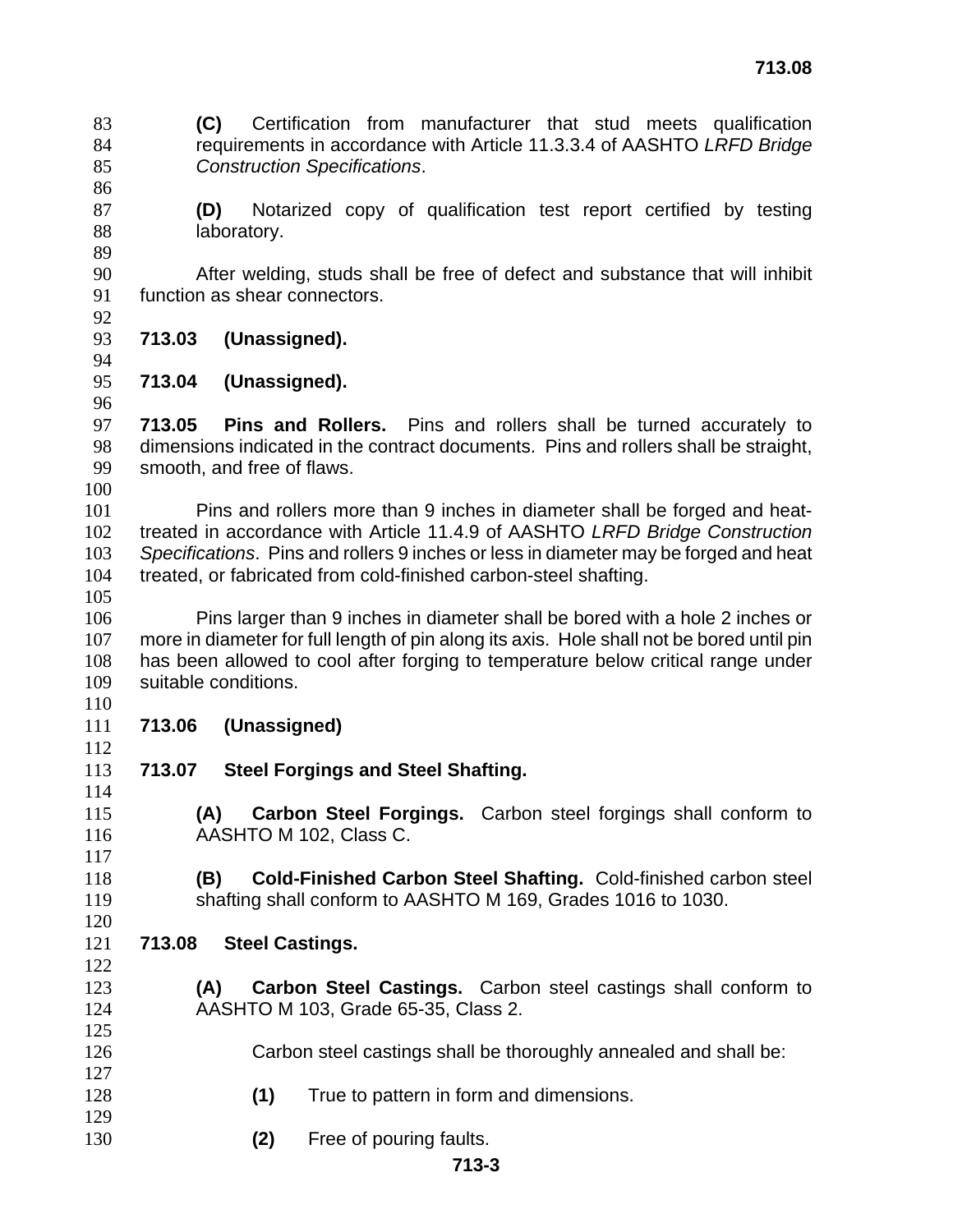| 131        |                                                                               |                                                                                |  |  |  |  |
|------------|-------------------------------------------------------------------------------|--------------------------------------------------------------------------------|--|--|--|--|
| 132        | (3)                                                                           | Free of sponginess.                                                            |  |  |  |  |
| 133        |                                                                               |                                                                                |  |  |  |  |
| 134        | (4)                                                                           | Free of cracks.                                                                |  |  |  |  |
| 135        |                                                                               |                                                                                |  |  |  |  |
| 136        | (5)                                                                           | Free of blowholes.                                                             |  |  |  |  |
| 137        |                                                                               |                                                                                |  |  |  |  |
| 138        | (6)                                                                           | Free of other defect that may impair strength and service value.               |  |  |  |  |
| 139        |                                                                               |                                                                                |  |  |  |  |
| 140        |                                                                               | Blowholes in finished castings shall be checked for acceptability with         |  |  |  |  |
| 141        | straight edge. Cavities shall not exceed one inch per 12 inches in any        |                                                                                |  |  |  |  |
| 142        | direction when measured with straight edge. Single cavity shall not be larger |                                                                                |  |  |  |  |
| 143        |                                                                               | than one inch in size and 0.5 square inch in area. Depth of blowhole shall     |  |  |  |  |
| 144        |                                                                               | not adversely diminish strength of steel casting. Repair of minor defects by   |  |  |  |  |
| 145        |                                                                               | welding will be allowed if welding does not impair strength of casting and the |  |  |  |  |
| 146        |                                                                               | Engineer has accepted method of welding.                                       |  |  |  |  |
| 147        |                                                                               |                                                                                |  |  |  |  |
| 148        |                                                                               | Defects shall be removed from solid metal by chipping, drilling, or            |  |  |  |  |
| 149        | other accepted method. After removal of defect, welding shall fill depression |                                                                                |  |  |  |  |
| 150        | until weld metal protrudes at least 1/8 inch above surface of casting. Weld   |                                                                                |  |  |  |  |
| 151        | metal deposits shall be sound throughout and free of excessive oxides,        |                                                                                |  |  |  |  |
| 152        | non-metallic intrusions, and gas pockets. Weld metal shall penetrate full     |                                                                                |  |  |  |  |
| 153        | depth of recess and thoroughly fuse with base metal along surface and         |                                                                                |  |  |  |  |
| 154        |                                                                               | edges of weld. Weld deposit shall edge into base metal with gradual taper      |  |  |  |  |
| 155        |                                                                               | and no overlap. Thickness of base metal along edges of removed section         |  |  |  |  |
| 156        | shall not be reduced as result of welding process. Welding shall be done      |                                                                                |  |  |  |  |
| 157        |                                                                               | only by qualified operators using proper equipment in good working condition.  |  |  |  |  |
| 158        |                                                                               |                                                                                |  |  |  |  |
| 159        |                                                                               | Welded castings that have not been inspected or accepted by the                |  |  |  |  |
| 160        |                                                                               | Engineer will not be allowed.                                                  |  |  |  |  |
| 161<br>162 |                                                                               | If necessary, large castings shall be hung and hammered throughout.            |  |  |  |  |
| 163        |                                                                               | Cracks, flaws, and other defects that may result will be cause for rejection.  |  |  |  |  |
| 164        |                                                                               |                                                                                |  |  |  |  |
| 165        |                                                                               | Sharp, unfilleted angles or corners in casting will not be allowed.            |  |  |  |  |
| 166        |                                                                               |                                                                                |  |  |  |  |
| 167        | (B)                                                                           | Iron-Chromium-Nickel Castings. Chromium-alloy steel castings                   |  |  |  |  |
| 168        |                                                                               | shall conform to AASHTO M 163, Grade CA15; or ASTM A 744, Grade CD-            |  |  |  |  |
| 169        | 4MCu.                                                                         |                                                                                |  |  |  |  |
| 170        |                                                                               |                                                                                |  |  |  |  |
| 171        |                                                                               |                                                                                |  |  |  |  |
|            |                                                                               |                                                                                |  |  |  |  |